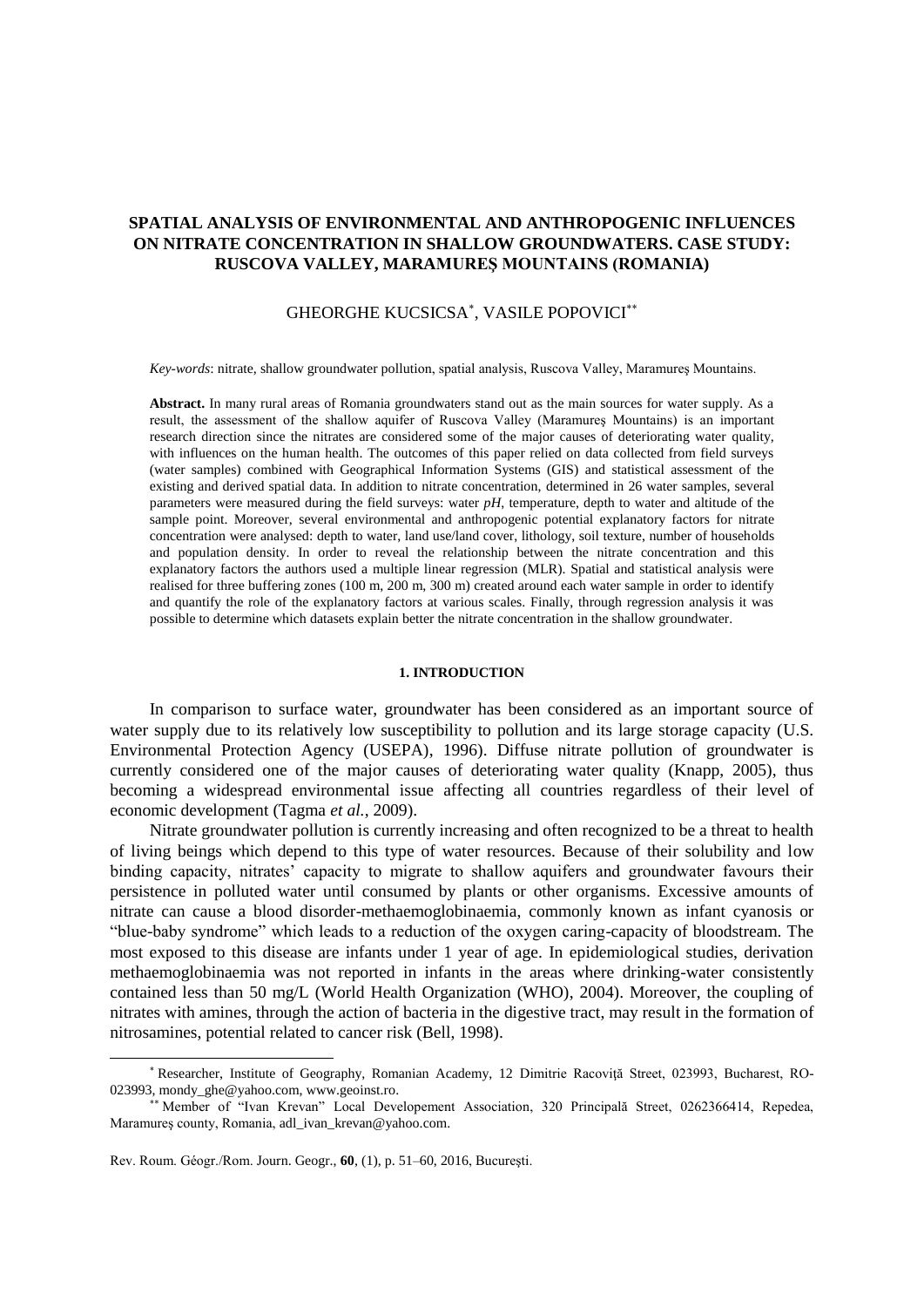The natural nitrate concentration in groundwater under aerobic conditions is a few milligrams per litre and depends strongly on soil type and on geological settings. Nitrate can reach both surface water and groundwater as a consequence of agricultural activity (including excess application of inorganic nitrogenous fertilizers and manures) from wastewater treatment and from oxidation of nitrogenous waste products in human and animal excreta, including septic tanks (WHO, 2011).

According to the WHO (2011) guidelines for nitrate, the maximum acceptable concentration of nitrate for potable water is 50 mg/L for a short-term exposure, and represents the reference values in the development of national standards. In few states, i.e. Italy, a limit of 10 mg/L NO<sub>3</sub> has been recommended for drinking water destined to infants. Also, the USEPA (1995) has established a drinking-water standard of 10 mg/L nitrate-nitrogen (equivalent to 10 ppm nitrate-nitrogen or 45 ppm nitrate) based on the human health risks due to nitrate consumption. The Nitrates Directive 91/676/EEC (European Commission, 1991), developed in response to the European Union's concern about the environmental and health implications of this phenomenon and the EU Water Framework Directive 2000/60/EC (European Commission, 2000), stressed the need to reduce water pollution caused by nitrates from agricultural sources to 50 mg/L nitrate concentrations in water bodies. The same threshold was established by the Romanian Government Decision no. 964/2000 (Romanian Government, 2000) for the approval of the Action Plan for the water protection against pollution with nitrates from agriculture sources and by the Law 458/2002, modified by Law 311/2004 (Romanian Government, 2004) on the quality of drinking water.

### **2. STUDY-AREA**

The study-area is located in the Maramureş Mountains, including the lower part of Ruscova Valley and its main tributaries (e.g. Repedea, Cvasniţa) (Fig. 1). Furthermore, the area is part of Maramureş Mountains Natural Park (Category V IUCN – Protected Landscape-Natural Park), overlapping, in terms of Park zoning, the sustainable development and sustainable management areas.

The study-area covers 1,230 ha with altitudes decreasing from 620 m to 410 m. Generally, the relief is represented by floodplain and fragmented terraces (formed in the Cvasnita – Ruscova and Ruscova – Vişeu confluence areas). In terms of geological features, the area corresponding to Poienile de sub Munte and Ruscova Depressions was formed within the Paleogene Gulf (Posea *et al.*, 1980). Largely, the rock types belong to sedimentary formations (including sands, gravels, sandstones, conglomerates and marls), covered by fluvisols, dystric and eutric cambisols. After the hydrogeological map of the Geological Institute of Romania, 1969, 1:1,000,000 scale, the considered shallow aquifer lies in the aquifers systems hosted within the sandstones and marls (Eastern Carpathian Flysch). According to the Climatic Regionalization (Bogdan, 2002), the area displays a moderate continental climate with Atlantic humid influences. The multi-annual air temperature means vary between 5°…6°C in the eastern part and 7°…8°C in the extreme west of the area. As in the case of temperature, the quantity of precipitation is unevenly distributed within the area. The multi-annual mean is estimated between  $1,000 - 1,100$  mm in the eastern part and around 900 mm in the Ruscova – Vişeu confluence area.

There are three administrative-territorial units (Poienile de sub Munte, Repedea, Ruscova) with about 21,000 inhabitants (2014) (http://statistici.insse.ro/shop/). The main land-use category is represented by agricultural land, including arable lands and orchards, frequently developed near the built-up areas. The households are spread close to the main roads, and in the central parts of localities. Agriculture and animal breeding are the most significant activities carried out in this area.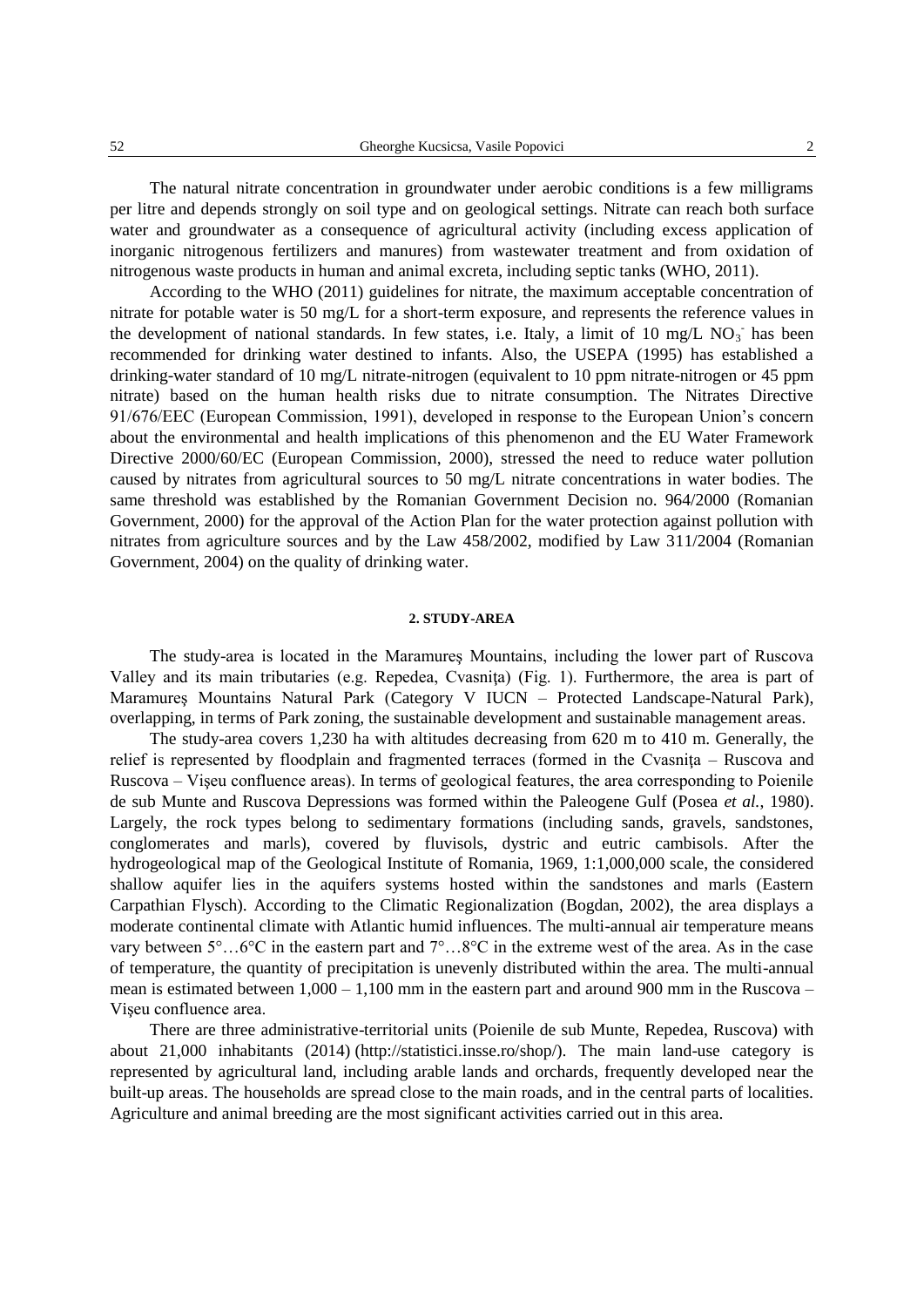

Fig. 1 – Location of the study-area.

In the study-area, groundwaters still represents the main drinking water sources. Although there is connection to water supply system, local communities often use the individual wells linked to shallow groundwater.

### **3. METHODS**

### **3.1. Field sampling**

In the spring of 2014, in Poienile de sub Munte, Repedea and Ruscova localities the nitrates content was determined *in situ* in 26 water samples from domestic wells. Additionally, several parameters were measured in the field: depth to water, water *pH*, water temperature and sample altitude (Table 1). Nitrate concentration was determined using nitrate-test strips *(MQuantTM Nitrate Test, Cat. No. 1.10020.0001, E. Merck, Darmstadt, Germany)*, a quick analysis instrument based on the visual comparison of the reaction zone of the test strip with the colour scale indicated on the box. Water *pH* and temperature were determined using the *WTW Multi 340i* handheld measuring instrument. The position of each water sample site was recorded using a GPS system.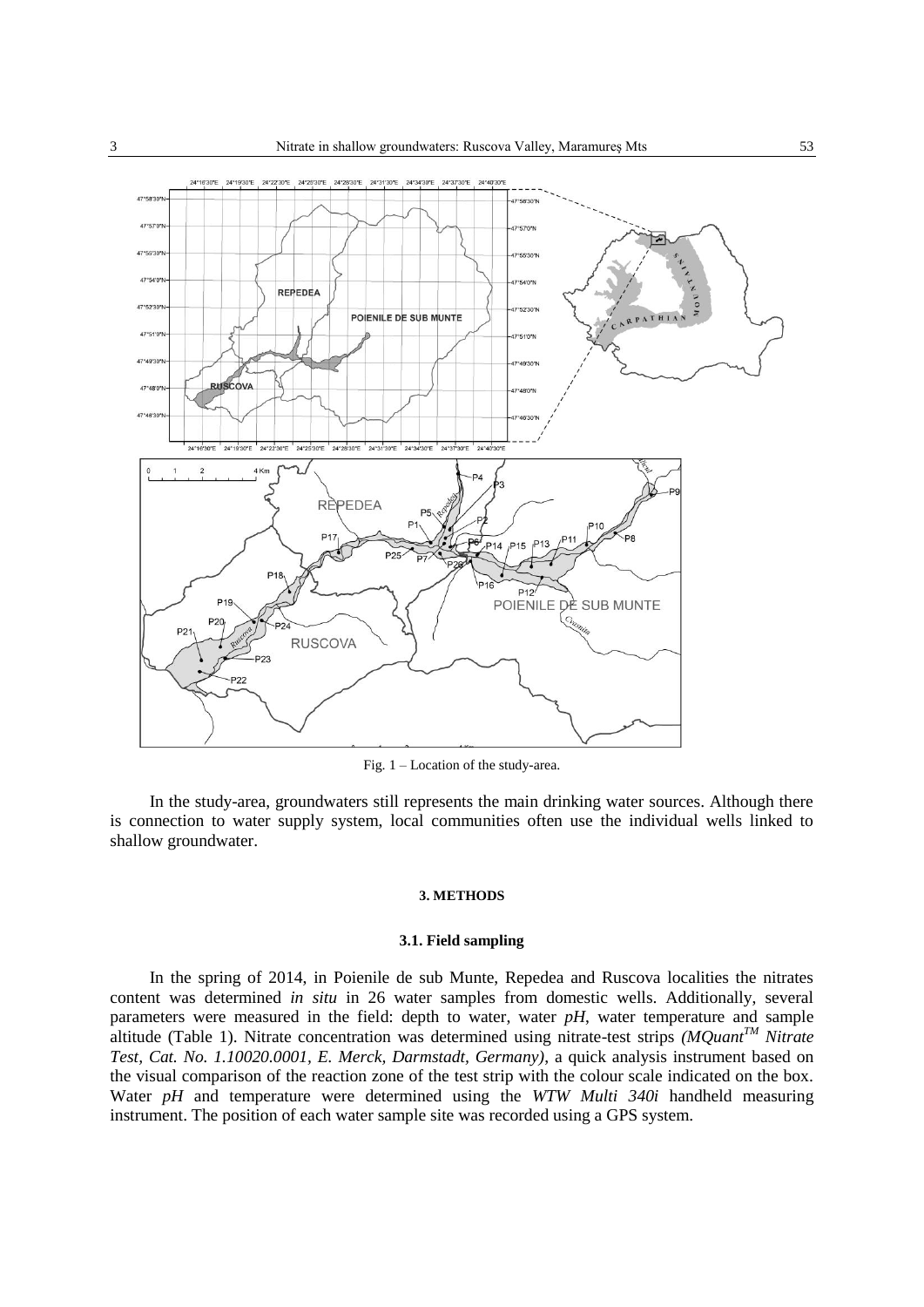| The measured meneators for water samples |                          |               |                    |                           |     |              |  |  |
|------------------------------------------|--------------------------|---------------|--------------------|---------------------------|-----|--------------|--|--|
| Sample code                              | Location                 | $NO_3$ (mg/L) | Depth to water (m) | Temperature $(^{\circ}C)$ | pH  | Altitude (m) |  |  |
| P <sub>1</sub>                           | Repedea                  | 40            | 3.5                | 12                        | 7.5 | 500          |  |  |
| P <sub>2</sub>                           |                          | 70            | 4.0                | 8                         | 7.9 | 509          |  |  |
| P <sub>3</sub>                           |                          | 10            | 6.0                | 11                        | 7.5 | 512          |  |  |
| P4                                       |                          | 15            | 12.0               | 12                        | 7.7 | 547          |  |  |
| P <sub>5</sub>                           |                          | 30            | 7.0                | 8                         | 7.8 | 511          |  |  |
| P <sub>6</sub>                           |                          | 20            | 3.0                | 15                        | 7.7 | 505          |  |  |
| P7                                       |                          | 40            | 7.0                | 16                        | 7.2 | 504          |  |  |
| P17                                      |                          | 50            | 4.0                | 9                         | 7.8 | 476          |  |  |
| P <sub>25</sub>                          |                          | $<$ 10        | 8.0                | 10                        | 7.9 | 496          |  |  |
| P <sub>26</sub>                          |                          | $<$ 10        | 5.0                | 10                        | 7.8 | 506          |  |  |
| P <sub>8</sub>                           | Poienile de<br>sub Munte | 10            | 6.0                | 9                         | 7.8 | 579          |  |  |
| P <sub>9</sub>                           |                          | 25            | 7.0                | 9                         | 7.7 | 604          |  |  |
| P <sub>10</sub>                          |                          | 30            | 8.0                | 12                        | 7.1 | 570          |  |  |
| P <sub>11</sub>                          |                          | 15            | 12.0               | 12                        | 7.5 | 549          |  |  |
| P <sub>12</sub>                          |                          | $<$ 10        | 15.0               | 10                        | 7.6 | 545          |  |  |
| P13                                      |                          | $<$ 10        | 16.0               | 13                        | 7.8 | 539          |  |  |
| P <sub>14</sub>                          |                          | 15            | 8.0                | 9                         | 7.7 | 514          |  |  |
| P <sub>15</sub>                          |                          | $<$ 10        | 4.0                | 9                         | 7.4 | 529          |  |  |
| P <sub>16</sub>                          |                          | $<$ 10        | 12.0               | $\,8\,$                   | 8.1 | 522          |  |  |
| P <sub>18</sub>                          | Ruscova                  | 20            | 7.0                | 10                        | 7.9 | 457          |  |  |
| P <sub>19</sub>                          |                          | 40            | 10.0               | 9                         | 7.4 | 441          |  |  |
| P <sub>20</sub>                          |                          | 50            | 12.0               | 10                        | 8.1 | 434          |  |  |
| P <sub>21</sub>                          |                          | 25            | 18.0               | 11                        | 7.8 | 426          |  |  |
| P <sub>22</sub>                          |                          | 70            | 18.0               | 11                        | 7.3 | 424          |  |  |
| P <sub>23</sub>                          |                          | $<$ 10        | 18.0               | 11                        | 7.8 | 422          |  |  |
| P <sub>24</sub>                          |                          | 40            | 5.0                | 10                        | 7.8 | 443          |  |  |

The measured indicators for water samples

#### **3.2. Spatial and statistical analysis**

# *Environmental and anthropogenic explanatory factors*

Given the geographical conditions, human activities and land use, the current findings revealed that in the study-area the shallow groundwater is polluted especially as a result of farming activities and human waste.

In order to assess the nitrate concentration in the shallow groundwater and its relation with the explanatory factors several spatial data, including both environmental and anthropogenic factors, were used: depth to water, slope declivity, land use/land cover, lithology, soil texture, number of households and population density (Table 2). The data was considered according to 100 m, 200 m, and 300 m buffers surrounding each well. The resulted data were analysed using statistical regression analysis. Different multiple linear regression models were created for each buffer depending on size. The results were used to determine how each explanatory factor can influence the nitrate concentration in the shallow groundwater at different scale.

*Depth to water* (DW) was determined by measurements of local water level in the shallow wells/hand pumps. *Land use/land cover* data derived from the orthophoto images, scale 1:5,000, classified into four classes according to their potential influence on nitrate concentration: areas mostly occupied by *built-up areas* (BA), areas mostly occupied by *arable lands* (AL), areas mostly occupied by *grasslands* (GRASS) and *others* (OTH), including forests, shrubs, water courses, alluvial deposits and bare soils. *The slope declivity* (SD) was determined by TIN (Triangulated Irregular Network) surface model created by counter lines extracted from the topographic map, 1:25,000 scale. The *population density* (PD) was calculated based on TEMPO Online database, at built-up areas level. The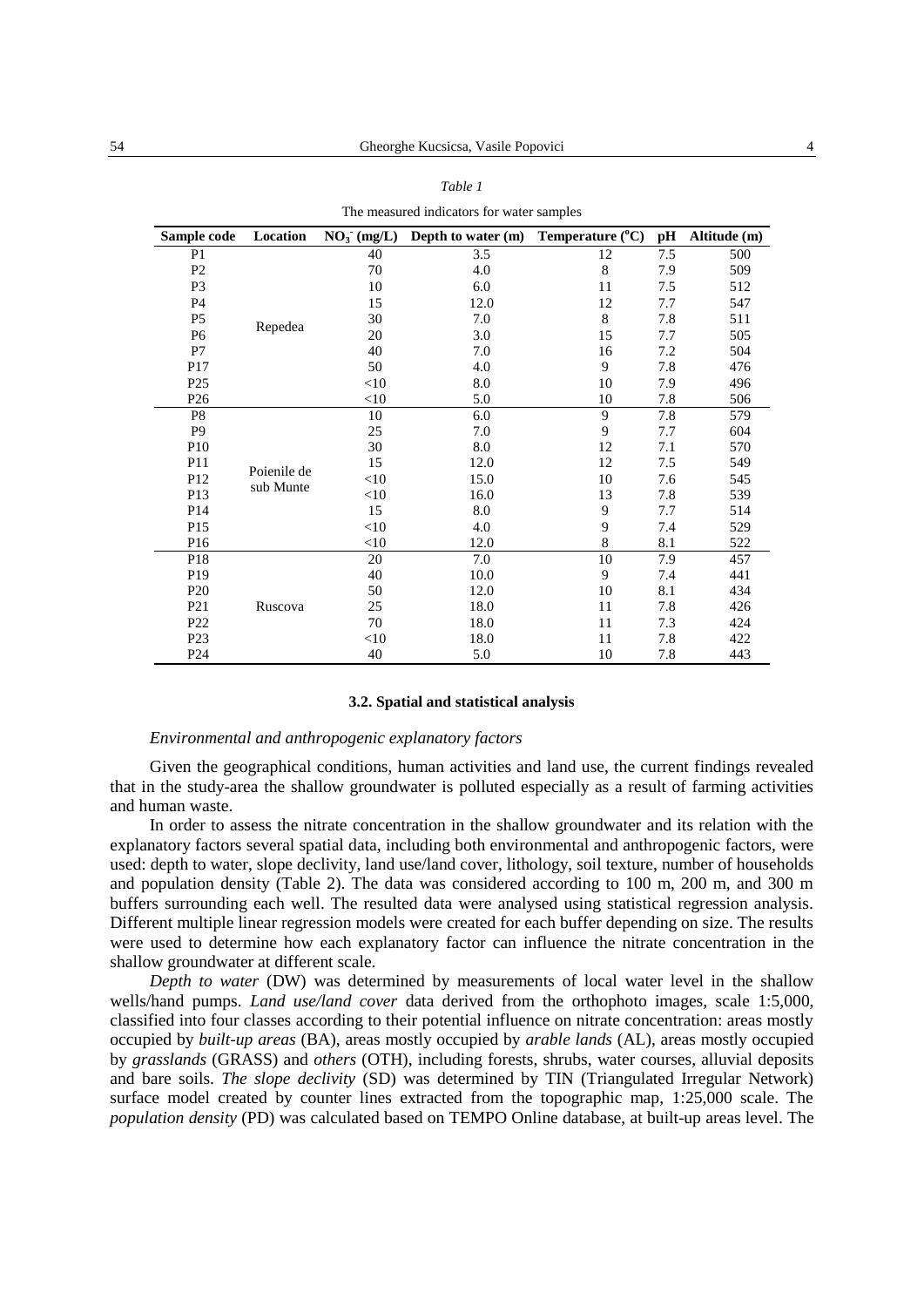*number of households* (HN) was extracted and calculated based on orthophoto images, scale 1:5,000. This indicator is important since includes isolated houses or stables outside the built-up areas (within arable lands and/or grasslands). The data referring to *lithology* (LITHO) and *soil texture* (TEXT) was extracted from the geological and soil maps, respectively (scale 1:200,000). In order to carry out the spatial and statistical analysis, these maps were coded according to their classes (Table 3).

### *Table 2*

Explanatory factors used to assess the nitrate concentration in the shallow groundwater

| Data layer                       | Source / comments                                                  |  |  |  |  |
|----------------------------------|--------------------------------------------------------------------|--|--|--|--|
| Depth to water, in meters (DW)   | terrain records; measurements of water level in shallow            |  |  |  |  |
|                                  | wells/hand pumps                                                   |  |  |  |  |
| Slope declivity, in degrees (SD) | TIN (Triangulated Irregular Network) – surface model; derived      |  |  |  |  |
|                                  | from the topographic map, scale $1:25,000$                         |  |  |  |  |
| Land use/land cover              | derived from the orthophoto images, scale 1:5,000; divided in 4    |  |  |  |  |
|                                  | categories                                                         |  |  |  |  |
| Lithology features (LITHO)       | extracted from the geological map, scale 1:200,000 (Geological     |  |  |  |  |
|                                  | Institute of Romania); divided in 5 categories                     |  |  |  |  |
|                                  | extracted from the soilo map, scale 1:200,000 (National Research & |  |  |  |  |
| Soil texture (TEXT)              | Development Institute for Pedology, Agrochemistry and              |  |  |  |  |
|                                  | Environment Protection); divided in 3 categories                   |  |  |  |  |
| Number of households in the      | derived from the orthophoto images, scale 1:5,000                  |  |  |  |  |
| defined area (NH)                |                                                                    |  |  |  |  |
| Population density,              | Calculated by National Institute of Statistics; reported at built- |  |  |  |  |
| number/defined area (PD)         | areas level (LAU 2)                                                |  |  |  |  |

Lithology and soil texture categories extracted from the geological and soil maps

| <b>Description</b>                                  | Code               |
|-----------------------------------------------------|--------------------|
| Phyllites, sericitous-chloritous schists            | LITHO1             |
| Gravels, sands and loess-like deposits              | LITHO <sub>2</sub> |
| Micaschists, Paragneisses                           | LITHO3             |
| Sandstones, marly clays, marls, sandstones (flysch) | LITH <sub>O4</sub> |
| Bituminous shaly clays and siliceous sandstones     | LITH <sub>O5</sub> |
| Varied texture                                      | TEXT1              |
| Loamy                                               | TEXT <sub>2</sub>  |
| Loamy-sandloamy-clay                                | TEXT3              |

## *Quantifying spatial data*

The spatial analysis of the environmental and anthropogenic influences on nitrate concentration in shallow groundwater was undertaken for three buffering zones (Fig. 2), shaped around each water sample: buffer = 100 m (3.14 ha), buffer = 200 m (12.56 ha) and buffer = 300 m (28.26 ha). This approach is aimed at identifying and quantifying the influence of the explanatory factors around each water sample at various scales. Furthermore, the buffer zones were chosen in order to determine which datasets explain better the nitrate concentration in the shallow groundwater through regression analysis.

Excepting the depth to water, which remained the same, all explanatory factors were calculated using zonal statistics account. Thus, the percentage of each category of land use, lithology and soil texture was determined depending on the buffer area. *The slope declivity mean* was calculated as Weighted Arithmetic Mean within each specific buffer. *The number of households* was determined depending on the number of units within each specific buffer. Similarly was determined the *relative population density* in each specific buffer, depending on the total number of habitants and built-up areas within each locality in the study-area.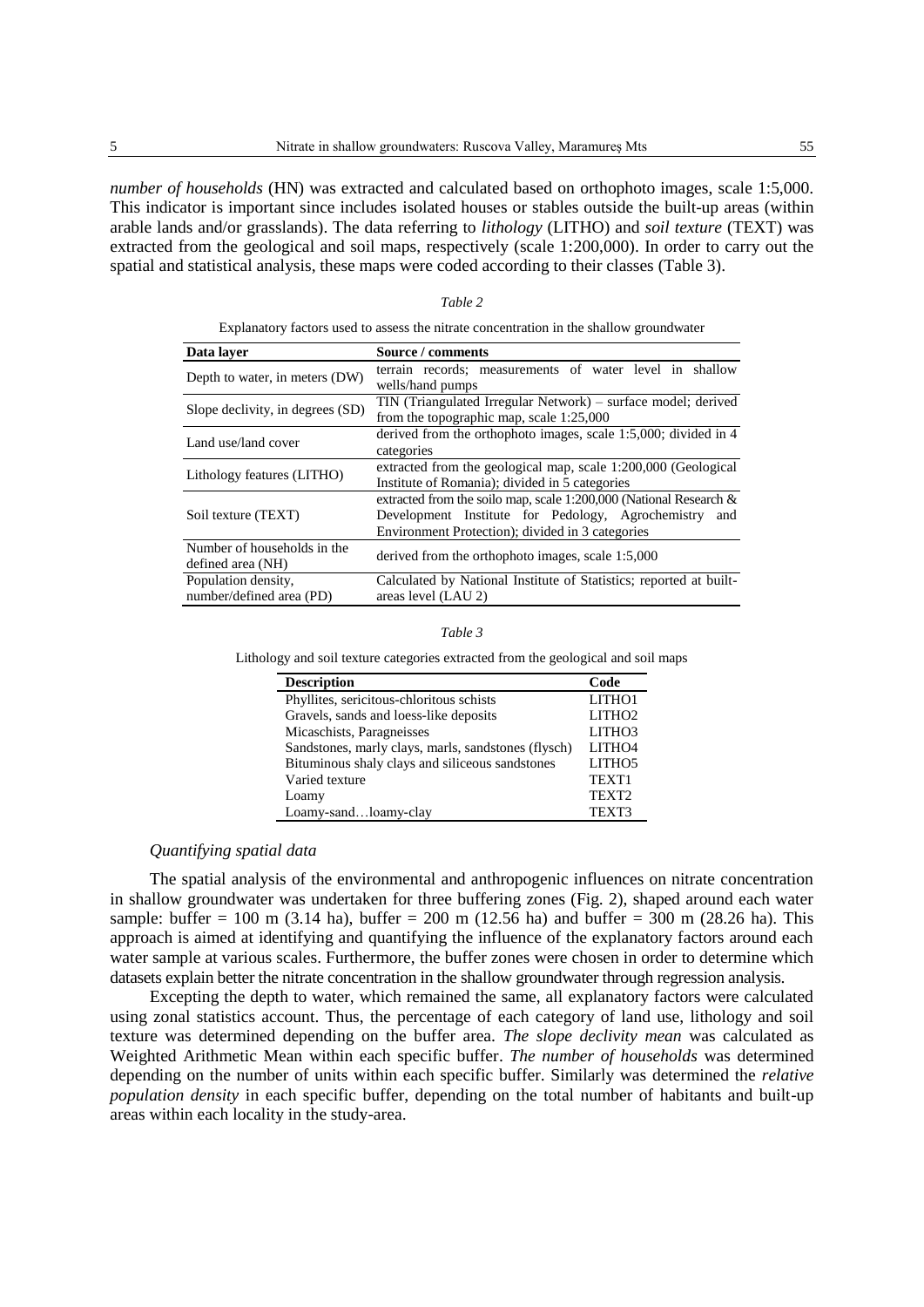

Fig. 2 – Water samples with 100 m, 200 m and 300 m buffers.

# *Statistical analysis*

*Data normalization.* For the statistical analysis, all data (including nitrate concentration) were normalized into the range 0…1. Normalization was done by *Min-Max linear transformation* of the input data in order to achieve similar data range (Eq. 1).

$$
N = (X - X_{min})/(X_{max} - X_{min})
$$
\n<sup>(1)</sup>

where  $N =$  normalized data (0...1);  $X =$  the dataset;  $X_{min} =$  minimum value from the dataset;  $X_{max} =$ maximum value from the dataset.

*Multiple linear regression models.* For estimating the correlation between the independent variables and the nitrate concentration in shallow groundwater the multiple linear regressions (MLR), performed using SPSS statistical software package (Statistical Package for the Social Sciences), was applied. The aim of this paper was not to obtain a model which describes nitrate level in the studyarea, but to test the importance of different factors on nitrate pollution. For this reason, all the selected explanatory factors were included in this analysis.

NO<sub>3</sub> values were used as dependent variable and DW, SD, BU, AL, GRASS, OTH, LITHO1, LITHO2, LITHO3, LITHO4, LITHO5, TEXT1, TEXT2, TEXT3, NH, PD as independent variables. MLR was performed using backward method (stepwise elimination) until only those which were significant ( $p < 0.05$ ) were maintained in the models. Moreover, models were created for each of the three different buffer sizes defined for the current study.

The standardized beta coefficients  $(\beta)$  were used by determining the relative influence of the analysed independent variables on nitrate concentration. For statistical tests, the following interpretation of *p* values was used:  $p < 0.05$  = significant,  $p < 0.01$  = highly significant,  $p < 0.001$  = extremely significant,  $p > 0.05$  = not significant.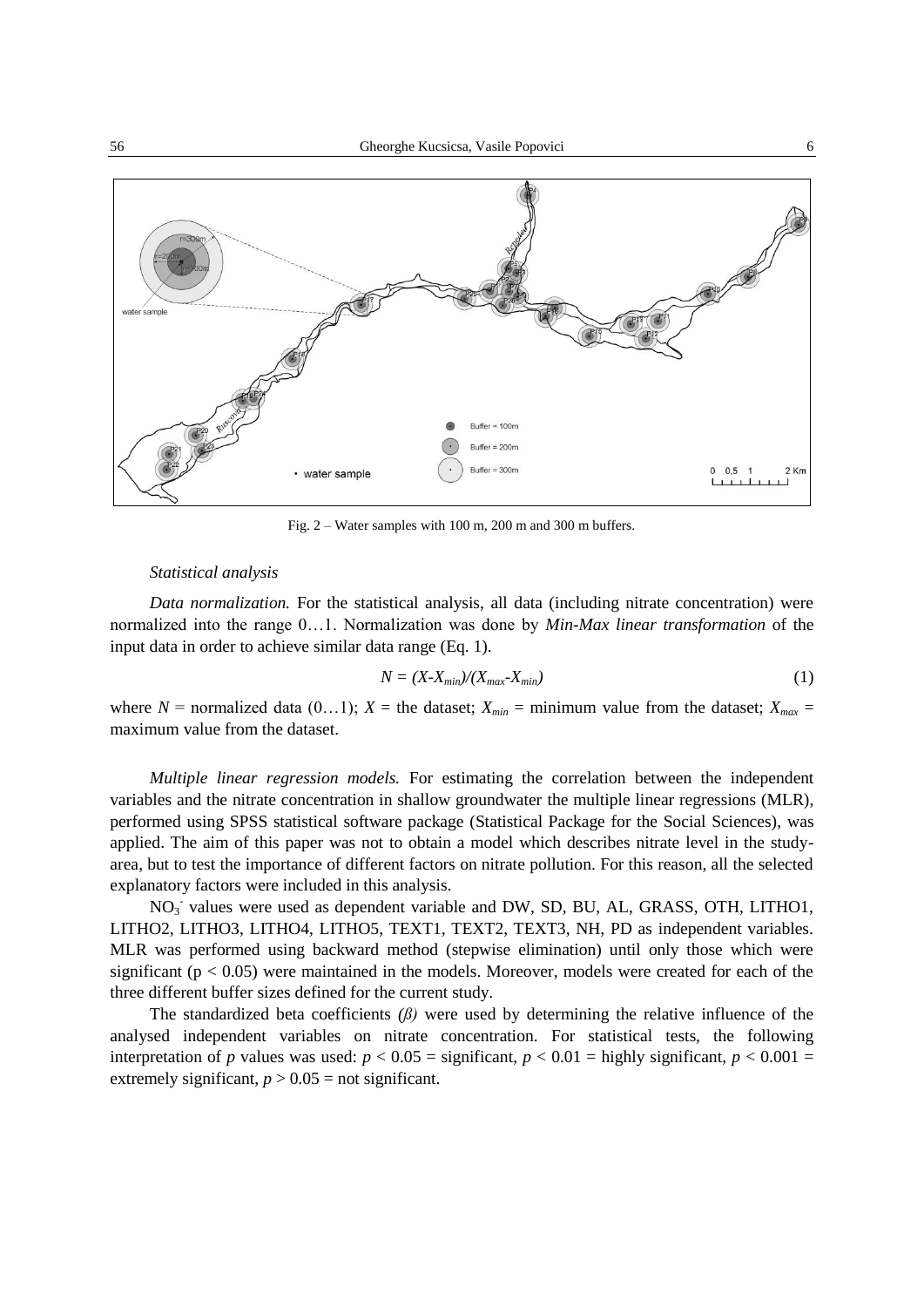### **4. RESULTS AND DISSCUTION**

### **4.1. The water sample indicators**

The samples show that the shallow groundwater temperature during the sampling campaign varied between 8 and 16°C, with highest values within populated areas. The *pH* values fall into the neutral-alkaline range, with highest values in P16, P20, P2 and P18. Generally, the nitrate concentration values are below 50 mg/L, ranging between  $\langle 10 \text{ and } 70 \text{ mg/L}$ : 17 samples exceeding 10 mg/L and two 70 mg/L (Table 2).

The highest nitrate concentration ( $\geq$ 50 mg/L) was identified in individual fountains (P2 and P17 – Repedea) and public fountains (P20 and P22 – Ruscova). Here, depth to water varies between –6 and –8 meters. According to the specific buffers, the environmental conditions show sedimentary rocks (gravels, sands) covered by soils with varied textures. The foremost land use categories are represented by built-up areas and arable lands.

Lowest values ( $\leq$ 10 mg/L) were identified in wells/hand pumps in Paleogene rocks (sandstones, marls, marly clays) mainly covered by soils with loamy and loamy-sand…loamy-clay texture. Here, the main land use/land cover categories are grasslands and forests or shrubs.

### **4.2. Spatial variability of nitrate concentration**

The spatial variability of nitrate concentrations in the shallow groundwater of the study-area was obtained using a simple interpolation method: IDW (Inverse Distance Weighted). The map (Fig. 3) indicates increasing values from upstream to downstream of the Ruscova Valley, where the built-up areas and arable lands are more extended. The lowest values were spatialized in the eastern half (approx. 10-20 mg/L), with a minimum in Poienile de Sub Munte locality. The highest values of nitrate concentration are specific for Ruscova locaity, with maximum values near the Ruscova–Vişeu rivers confluence area (50-70 mg/L).



Fig.  $3 - NO_3$  concentration in the shallow groundwater.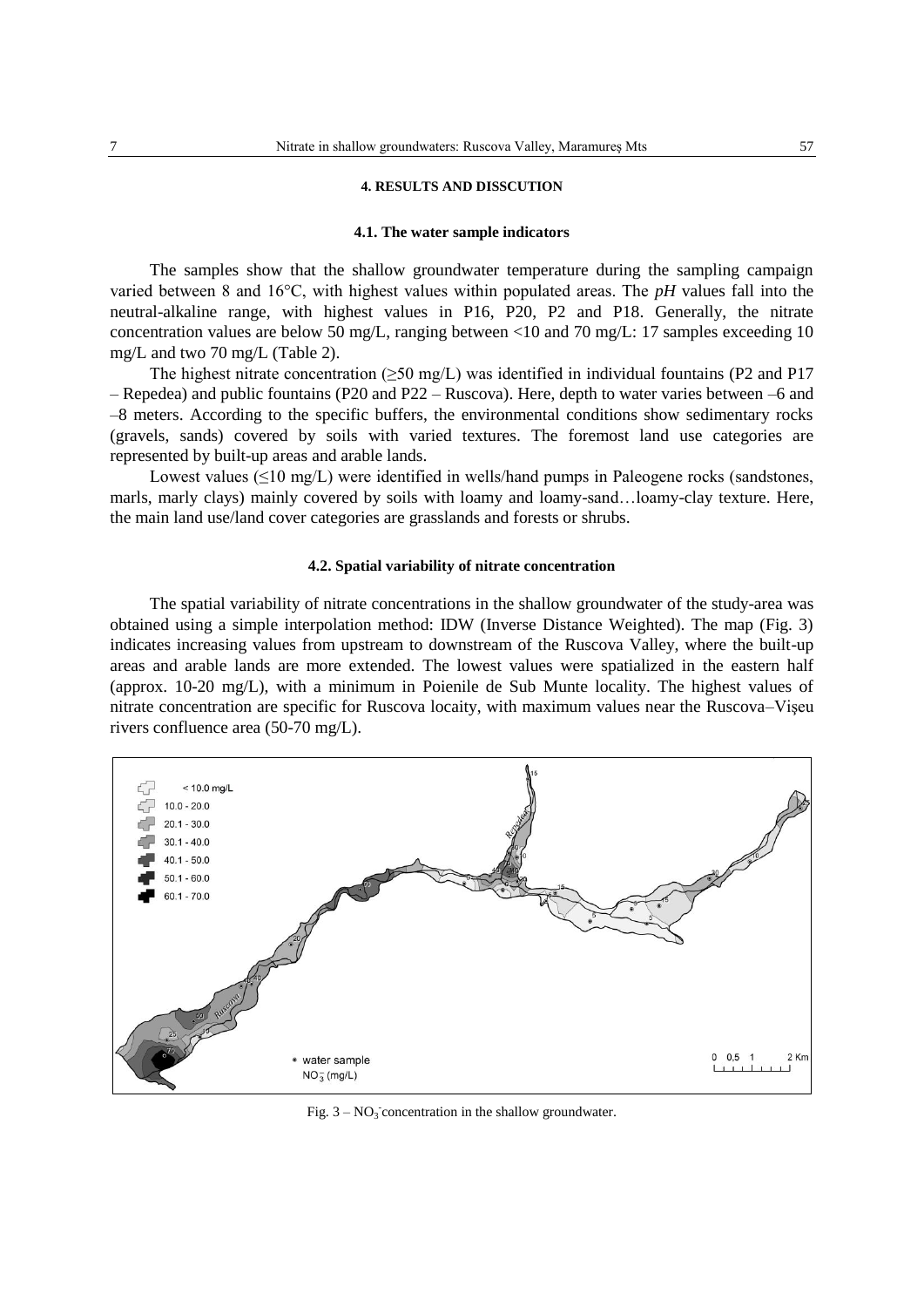Generally, the mean NO<sub>3</sub> value within the study-area, calculated as *Weighted Arithmetic Mean*, is 30.0 mg/L, with differences between localities: 17.0 mg/L in Poienile de sub Munte, 33.0 mg/L in Repedea and 42.0 mg/L in Ruscova.

### **4.3. The influence of the analysed explanatory factors on nitrate concentration**

In this study-area, the content of nitrates in the shallow groundwater can be explained only relying on both environmental and anthropogenic factors. The different values resulted from the regression models applied for the three different buffer zones explained how different variables could become statistically significant at various scales (Table 4).

*Table 4*

| Results of multiple linear regressions (coefficients $\beta$ ) at different scale                               |                                               |                            |                                                       |  |  |  |  |
|-----------------------------------------------------------------------------------------------------------------|-----------------------------------------------|----------------------------|-------------------------------------------------------|--|--|--|--|
| Independent variables buffer zone = $100 \text{ m}$ buffer zone = $200 \text{ m}$ buffer zone = $300 \text{ m}$ |                                               |                            |                                                       |  |  |  |  |
| DW                                                                                                              | X                                             | $\mathbf x$                | X                                                     |  |  |  |  |
| <b>TOPO</b>                                                                                                     | X                                             | X                          | $0.738*$                                              |  |  |  |  |
| LITHOcateg.1                                                                                                    | X                                             | 2.538                      | X                                                     |  |  |  |  |
| LITHOcateg.2                                                                                                    | $\mathbf x$                                   | 4.254                      | $\mathbf{x}$                                          |  |  |  |  |
| LITHOcateg.3                                                                                                    | $-0.67$ <sup>*</sup>                          | $2.320***$                 | $\mathbf{x}$                                          |  |  |  |  |
| LITHOcateg.4                                                                                                    | X                                             | $3.023***$                 | $\mathbf{x}$                                          |  |  |  |  |
| LITHOcateg.6                                                                                                    | X                                             | X                          | $\mathbf x$                                           |  |  |  |  |
| STcateg.1                                                                                                       | X                                             | X                          | $\mathbf x$                                           |  |  |  |  |
| STcateg.2                                                                                                       | X                                             | X                          | $-0.759$ <sup>*</sup>                                 |  |  |  |  |
| STcateg.3                                                                                                       | X                                             | X                          | $-0.955***$                                           |  |  |  |  |
| BU                                                                                                              | $14.576***$                                   | X                          | $1.115*$                                              |  |  |  |  |
| AL                                                                                                              | $20.668^{\ast\ast}$                           | X                          | X                                                     |  |  |  |  |
| <b>GRASS</b>                                                                                                    | $14.734***$                                   | $\mathbf x$                | $\mathbf x$                                           |  |  |  |  |
| <b>OTH</b>                                                                                                      | $\mathbf x$                                   | X                          | $\mathbf x$                                           |  |  |  |  |
| <b>PD</b>                                                                                                       | $-2.198*$                                     | X                          | $0.894*$                                              |  |  |  |  |
| NH<br>***<br>0.001                                                                                              | $\mathbf x$<br>**<br>$\sim$<br>$\sim$<br>0.01 | $\mathbf x$<br>$\sim$<br>. | X<br>$\ast$<br>$\cdot$ $\sim$<br>$\sim$ $\sim$ $\sim$ |  |  |  |  |

\*\*\*  $p < 0.001$  = extremely significant; \*\*  $p < 0.01$  = highly significant; \*  $p < 0.05$  = significant;  $\frac{x}{p}$   $> 0.05$  = statistical not significant

In relation to the number and location of the water samples, the spatial data used and the particularities of the study-area, the multiple regression coefficients indicate the following:

1) The best results in terms of statistical significance were obtained only when all sixteen independents variables were used concurrently in the models. Multiple linear regression results which involved environmental or anthropogenic explanatory factors alone are not statistically significant (*p* > 0.05) for each independent variable. These can explain that the shallow groundwater pollution is a complex process, which depends on both environmental and anthropic factors;

2) At minimum local scale (buffer zone = 100 m), built-up areas and agricultural activities have a strong influence on nitrate concentration ( $BU = 14.58$ ,  $AL = 20.67$ ; GRASS = 14.73). These can be explained because the analysed water samples are generally located within populated areas, where these land use categories prevail. The regression coefficient of PD (-2.198) indicates a low inverse relationship between population density and nitrate concentration explained by the reduced number of inhabitants within specific area (mean  $= 94.2$ );

3) At medium scale, buffer zone = 200 m, agricultural activities ( $AL = 10.71$ ) and build-up areas  $(BU = 6.28)$  have a strong influence on the nitrate concentration. Also, a direct influence of lithology on nitrate contents was noticed. Thus, the regression coefficients indicated a decreasing in  $NO<sub>3</sub>$  values depending to the rock's permeability;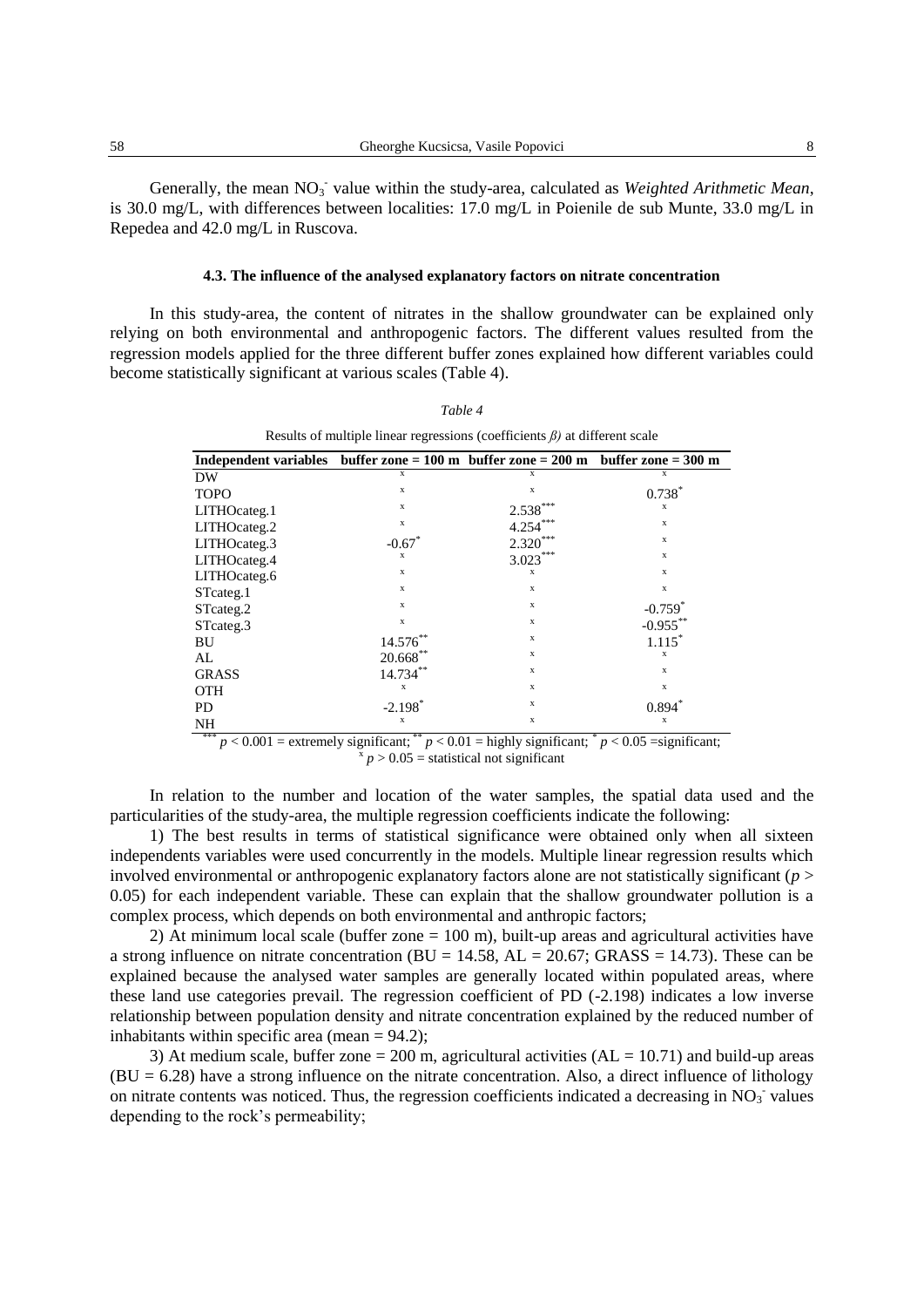4) At maximum scale used in present study (buffer = 300 m), the highest values from the dataset indicated a direct influence of BU (1.12) and PD (0.89) on  $NO<sub>3</sub>$  concentration. This can be explained by the extent of the built-up area and the high number of inhabitants in the analysed buffer (mean = 394.2). Moreover, the SD has direct influences on nitrate contents, indicating that  $NO<sub>3</sub>$  tended to be high when the mean slope gradient increased. This can be explained by the topographic characteristics which are favouring the nitrate accumulation.

5) The DW (depth to water), LITHO5 (bituminous shaly clays and siliceous sandstones), TEXT1 (soil varied texture), OTH (forests, shrubs, water courses, alluvial deposits and bare soils) and NH (number of households) are not statistically significant ( $p > 0.05$ ) for all buffer sizes. This means that these independent variables cannot explain nitrate concentration in the shallow groundwater at these defined scales.

6) Finally, the regression coefficients indicate changes in the number of explanatory factors and their influence on nitrate concentration, depending on buffer zones. In other words, anthropic factors tended to be more important as the distance to wells/hand pump decreased. Thus, the results highlighted that the model associated with 100 m buffer displayed land use as the explanatory factor with the strongest influence. As the distance increases, the environmental factors tend to become more important. The results for 200 m and 300 m buffer indicated the importance of soil texture and especially lithology which proved to be statistically highly significant  $(p < 0.001)$ .

### **4.4. Uncertainties of data**

Based on the researches carried out for the current study and the resulted outcomes, some limitations and assumptions have to be pointed out:

*The number and homogeneity of water samples*. The dataset include only 26 water samples, inhomogeneously distributed over a surface of 1,230 ha. This can be explained because in some cases the access to the private wells/hand pump was restricted. Also, for certain households, the water sources are represented by artesian springs, located in the nearby slopes.

*The determination method of nitrate concentration*. Nitrate concentration in the water samples was determined using nitrate-test strips. In this case, in comparison with the laboratory results, these values are considered approximate.

*The period of the vegetation period when the samples were determined*. Nitrate concentrations in the shallow groundwater can vary substantially depending on vegetation season. Groundwater pollution studies indicate that trees and plants may temporarily store large quantities of nutrients during the growing season for release to aquifers during subsequent nongrowing season (Walker, 1973). Thus, we can deduct that during the nongrowing vegetation period the nitrate concentration in the shallow groundwater can be slightly higher.

Therefore, the current approach should be used as a preliminary study concerning the nitrate concentration in the shallow groundwater in relation to its main explanatory factors.

# **5. CONCLUSIONS**

The current study refers to the assessment of the shallow ground water quality within a rural area located in Maramureş Mountains focused on the nitrate concentration and their environmental and anthropogenic explanatory factors.

The datasets were analysed according to three buffer zones in order to identify and quantify the role of the explanatory factors at various scales, in the buffer zones set around each water sample. Furthermore, multiple linear regressions were used to test the importance of these explanatory factors on nitrate pollution.